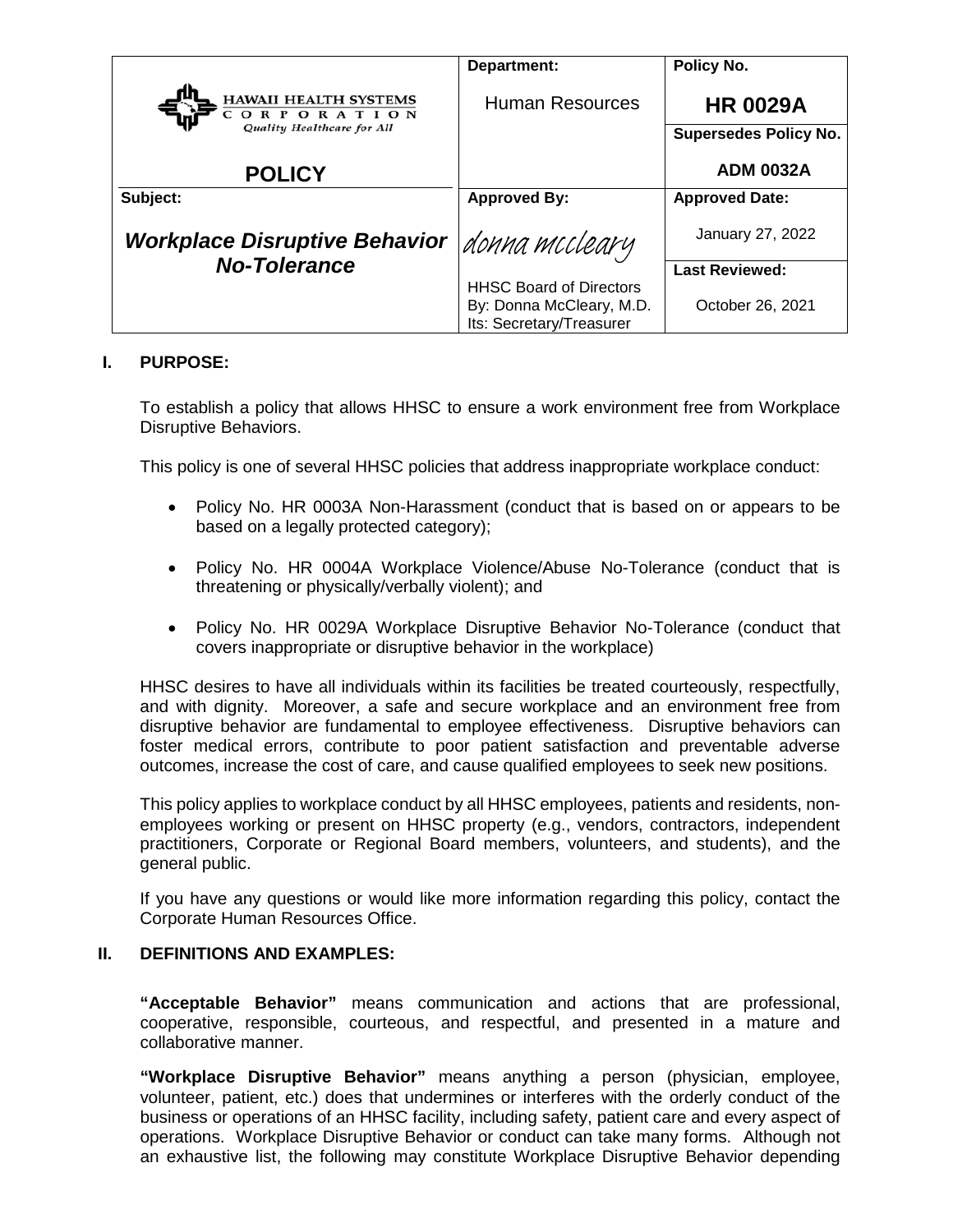upon the circumstances: raised voice, profanity, name-calling, throwing things, abusive treatment of patients or employees, disruption of meetings, repeated violations of policies or rules, or behavior that disparages or undermines confidence in HHSC or any of its facilities or operations, or the staff of any facility or operation. It may also include:

- Reluctance, impatience, or refusal to answer questions, return phone calls or pages; using condescending language or voice intonation.
- Attacks leveled at others, which are personal, irrelevant, or go beyond the bounds of fair professional comment.
- Impertinent and inappropriate written comments or illustrations drawn in patient medical records or other official documents, impugning the quality of care in the hospital, or attacking particular employees or hospital policy.
- Non-constructive criticism, addressed to its recipient in such a way as to intimidate, undermine confidence, belittle, or to impute stupidity or incompetence.
- Refusal to accept medical staff assignments or assigned tasks, or refusal to participate in committee or departmental affairs on anything but his or her own terms, or to do so in a disruptive manner.
- Quietly exhibiting uncooperative attitudes during routine activities.
- Imposing idiosyncratic requirements on the hospital staff that have little impact on improved patient care but serve only to burden employees with "special" techniques and procedures.

# **III. POLICY:**

- A. It is the policy of HHSC to promote quality patient care and a safe workplace by providing a work environment and environment of care free from Workplace Disruptive Behaviors. HHSC requires all employees, patients and residents, non-employees working or present on HHSC property (e.g., vendors, contractors, independent practitioners, Corporate and Regional board members, volunteers, and students), and the general public to share in establishing and maintaining such a workplace, which can result when all employees and others treat one another with respect and common courtesy. All such individuals shall engage in Acceptable Behaviors to ensure quality and promote a culture of safety.
- B. This policy addresses dealing with Workplace Disruptive Behavior towards 1) employees, 2) patients and residents, 3) non-HHSC employees working on HHSC premises (e.g., vendors, contractors, independent practitioners, Corporate and Regional board members, volunteers, and students, 4) visitors, and 5) the general public.
- C. This policy also describes: 1) a strict no-tolerance of disruptive behavior and 2) methods of addressing disruptive behaviors. Violations of this policy shall result in appropriate disciplinary action in accordance with any applicable collective bargaining agreement or HHSC Human Resources and Civil Service System Rules. This policy supersedes all presently existing policies and procedures that address this subject. However, this policy does not supersede any Medical Staff policies/bylaws.
- D. Retaliation in any form against an individual who has made a report of Workplace Disruptive Behavior, has provided information related to such reports, is a witness to Workplace Disruptive Behavior, or who has participated in an investigation into such conduct, is absolutely prohibited, will not be tolerated, and shall be dealt with severely, up to and including the termination of any person(s) engaged in retaliatory acts and/or any person who knows of an occurrence of retaliation and either fails to stop such acts or fails to report such acts in accordance with reporting procedures set forth in Procedure HR 0029B.